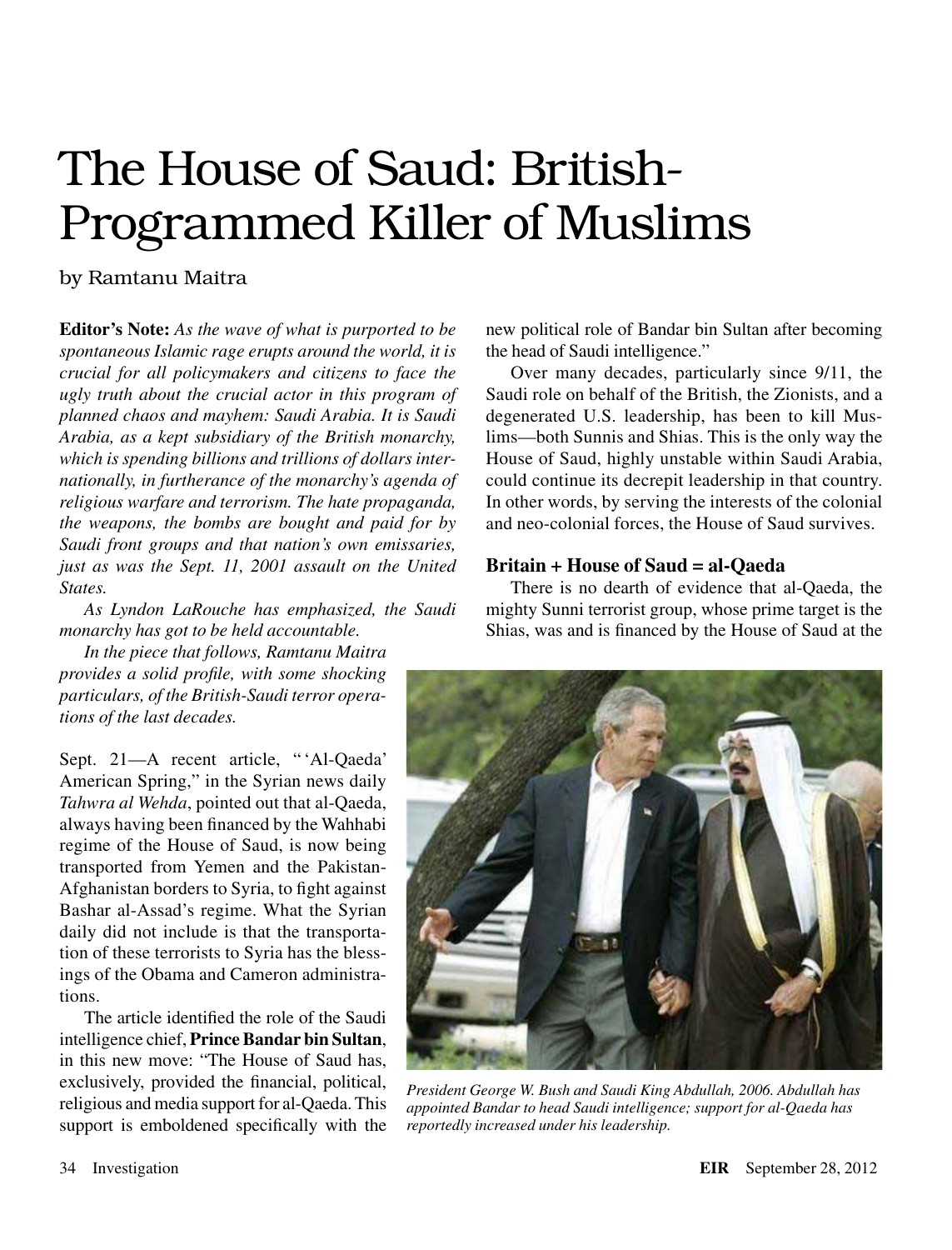behest of Britain, if not the United States and Israel. The propaganda machine, Western in particular, has tried in vain to perpetuate the myth that the recently eliminated creator of al-Qaeda, **Osama bin Laden**, was an enemy of the House of Saud, since he was banned from entering Saudi Arabia after he had attacked U.S. installations.

But the real story is altogether different. Osama's al-Qaeda had always been financed by the House of Saud and its lackeys within Saudi Arabia. It was for this reason that, following the 9/11 attacks that killed more nearly 3,000 individuals, Washington finally moved in to close down some of the bank accounts that the Saudis used to finance Osama's terrorist outfit. But those closures were more show than substance. The House of Saud has many

other ways to get money to the terrorists and they are using them today, whether Washington's security people admit it or not.

Osama had long been a British asset, to say the least. In 1999, the French Parliament commissioned a thorough investigation of global money-laundering. After publishing reports on Liechtenstein, Monaco, and Switzerland, it produced a report titled *The City of London, Gibraltar and the Crown Dependencies: Offshore Centers and Havens for Dirty Money*, with an addendum titled "The Economic Environment of Osama bin Laden." The report concluded that up to 40 British banks, companies, and individuals were associated with bin Laden's network, including organizations in London, Oxford, Cheltenham, Cambridge, and Leeds.

In introducing the report, Arnaud Montebourg, a French Member of Parliament, concluded: "Tony Blair, and his government, preaches around the world against terrorism. He would be well advised to preach to his own bankers and oblige them to go after dirty



*"Tony Blair, and his government," said a French parliamentarian, preaches around the world against terrorism. He would be well advised to preach to his own bankers and oblige them to go after dirty money."*

money.... Even the Swiss cooperate more than the English."<sup>1</sup>

The British protection of Osama began long before 1999, however. Late in 2001, Saudi-based journalist Adam Robinson, in his book *Bin Laden: Behind the Mask of the Terrorist*, drew from interviews with Osama's immediate family, and gave a detailed account of bin Laden's three months in England at the beginning of 1994.

#### **Bin Laden's London Base**

Upon arriving, bin Laden bought a house on, or near, Harrow Road in the Wembley area of London, Robinson wrote. He paid cash, and used an intermediary as the named owner. Bin Laden's most important task was setting up his organization, the **Advice and Reformation Committee (ARC)**, to disperse his press

releases and to receive donations. After bin Laden left, a fellow Saudi "dissident," **Khaled al-Fawwaz**, ran the ARC from London, keeping in touch with bin Laden by phone, and distributing his statements to the many Arabic newspapers based in London.

Bin Laden also established relations with two London residents who were crucial to crafting his image as an international spokesman for, and mastermind of, the militant Islamist movement over the years. The first was **Abdel Bari Atwan**, the editor of the Arabic newspaper *Al-Quds Al-Arabi*, and the other was radical cleric and Muslim Brother **Sheikh Omar Bakri Muhammad**, who called himself "the voice of Osama bin Laden" and directed the extremist **Islamic Liberation Party** and the **al-Muhajiroun** organization out of his London mosque.<sup>2</sup>

<sup>1.</sup> "UK is money launderers' paradise," Oct. 10, 2001, http://www. american- buddha.com/911.ukmoneylaundererparadise.htm

<sup>2.</sup> "The Muslim Brotherhood: The Globalists and the Islamists," [Veil of](http://politicalvelcraft.org/2011/01/31/the-treason-of-obama-fomenting-the-hatred-between-islam-the-united-states-the-muslim-brotherhood-the-globalists-secret-weapon)  [Politics,](http://politicalvelcraft.org/2011/01/31/the-treason-of-obama-fomenting-the-hatred-between-islam-the-united-states-the-muslim-brotherhood-the-globalists-secret-weapon) Jan. 31, 2011.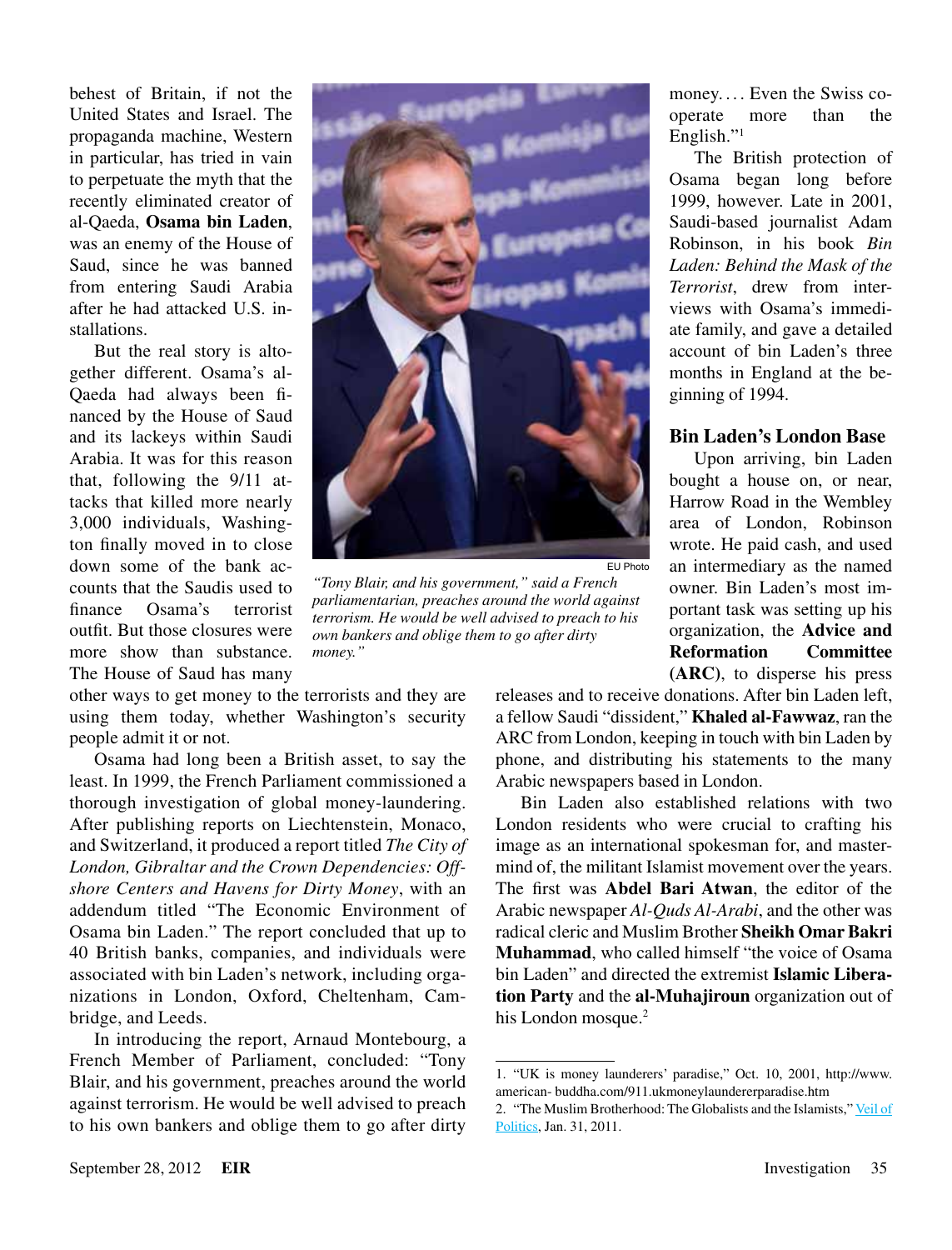

*It is a myth that Osama bin Laden was ever an enemy of the House of Saud. In fact, al-Qaeda was always financed by Saudi Arabia.*

Omar Bakri Mohammad was also instrumental in developing another Blair-protected terrorist group, **Hizb ut-Tahrir (HuT)**, in Britain. HuT later worked hand-in-glove with al-Qaeda-affiliated terrorists to establish a strong presence in the "stan" countries of Central Asia (Tajikistan, Uzbekistan, Kyrgyzstan, Kazakstan, and Turkmenistan), and in northern Lebanon. The HuT, like the House of Saud, preaches Wahhabism and trains Wahhabi-indoctrinated terrorist killers. A number of "stan" countries have banned the HuT, but it still lurks in the shadows and is growing, posing an increasing threat to Russia's southern flank and fulfilling the British, if not American, geopolitical objective.

What tasks did Osama have to carry out for the British to secure the privilege of Britain's empire crowd? In order to understand that, one has to look at the British policies toward oil-rich Libya, which were put in motion soon after the defeated Soviet military left Afghanistan in 1989. The British empire crowd had been looking longingly to gain control of Libya, and its oil, for years. But, Libyan leader Muammar Qaddafi was stable and was keeping most of his countrymen content.

#### **The Attempt To Assasinate Qaddafi**

In 1996, British saw an opening, when a Libyan military intelligence officer approached Britain's foreign intelligence service, MI6, with a plan to overthrow Qaddafi, according to former MI5 officer and whistleblower David Shayler.<sup>3</sup> The Libyan, codenamed "Tunworth," proposed establishing links with the **Libyan Islamic Fighting Group (LIFG)**, an organization formed in Afghanistan in 1990 from around 500 Libyan jihadists then fighting the Sovietbacked government.

One former senior member of the LIFG, **Norman Benotman**, who first went to Afghanistan as a 22-year-old in 1989, later said in an interview that during the Afghan War, his mujahideen commander was Jalaludin Haqqani, and that he and fellow militants had benefitted from British training programs: "We trained in all types of guerrilla warfare. We trained on weapons, tactics, enemy engagement techniques and survival in hostile environments. All weapons training was with live ammunition, which was available everywhere. Indeed, there were a

number of casualties during these training sessions. There were ex-military people amongst the Mujahideen, but no formal state forces participated. We were also trained by the elite units of the Mujahideen who had themselves been trained by Pakistani Special Forces, the CIA and the SAS. ... We had our own specially designed manuals, but we also made extensive use of manuals from the American and British military."

*Nota bene:* Benotman is an associate of Tony Blair. When the British people clamored to get the Hizb ut-Tahrir banned, Blair, using taxpayers' money, created the **Quillam Foundation**, whose supposed "job" was to identify terrorist groups functioning within Britain. The foundation was stocked with "former" terrorists, who were deployed to work for the MI6. As a result, HuT continues to grow within, and beyond, Britain.

In addition, Benotman's mujahideen commander, **Jalaluddin Haqqani**, is none but the founder of the Haqqani group which is killing American soldiers in Afghanistan, while allegedly sheltering itself within Pakistan's Federally Administered Tribal Areas (FATA). Haqqani has had a long history with Saudi, American, and Pakistani intelligence agencies. During the Af-

<sup>3.</sup> "Britain, Qadafi and the Libyan Islamic Fighting Group," Aug. 17, 2011, an extract from Mark Curtis, *Secret Affairs: Britain's Collusion with Radical Islam* (London: Serpent's Tale, 2010), http://markcurtis. wordpress.com/2011/08/17/britain-qadafi-and-the-libyan-islamicfighting-group/).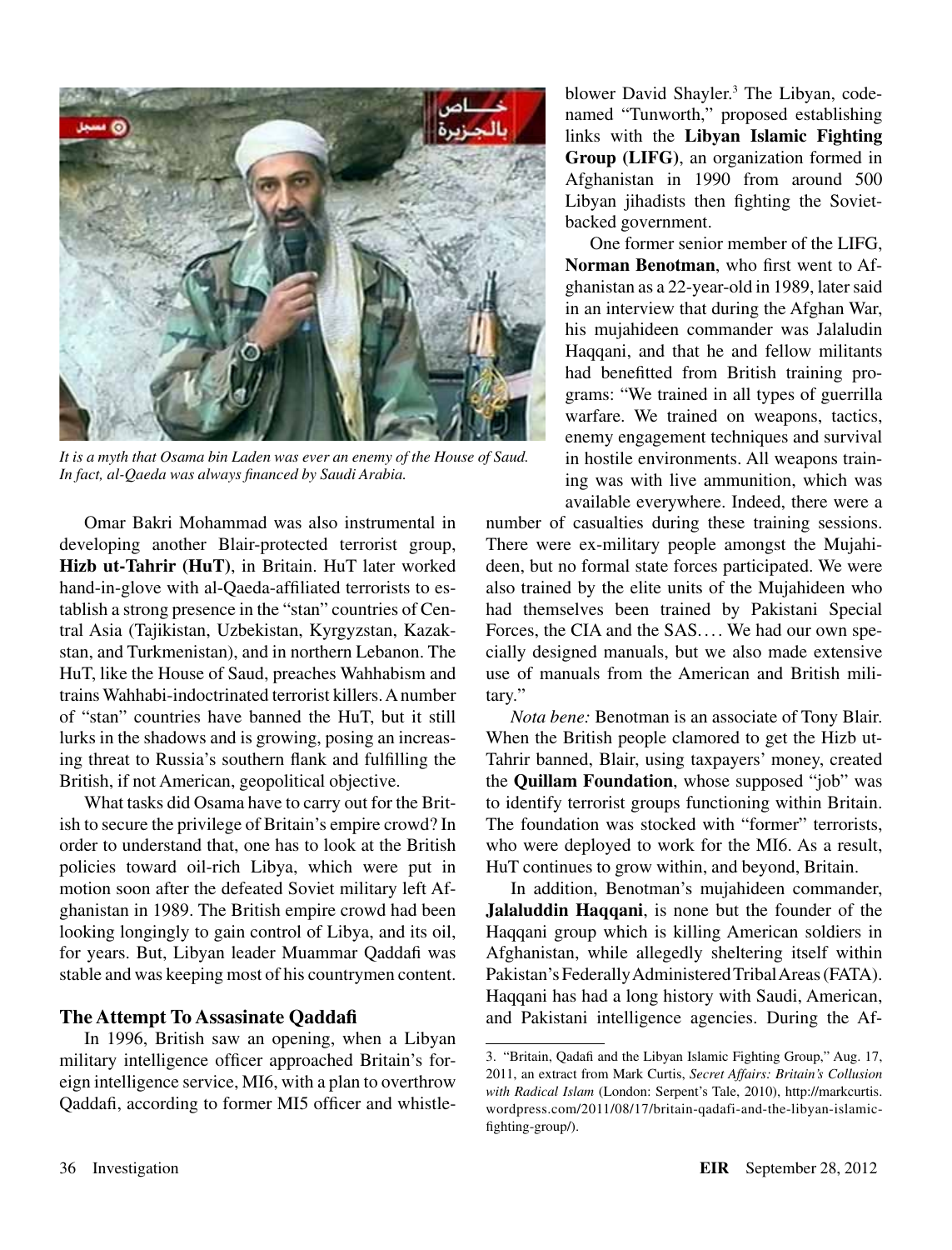ghanistan jihad against the Soviets, he was one of the favored commanders and received millions of dollars from the West and the Saudis, as well as Stinger missiles, rocket-propelled grenades, mortars, explosives, and tanks. He became close with Osama bin Laden during the jihad, and after the Taliban took control, he served as minister of tribal affairs in its government. According to some, it is Jalaluddin Haqqani who introduced suicide bombing in the Afghanistan-Pakistan region.

The attempt to assassinate Qaddafi by the British, using Osama's people, failed. Annie Machon, Shayler's partner and a former MI5 officer, writes

that, by the time MI6 paid the money to Tunworth, bin Laden's organization was already known to be responsible for the 1993 World Trade Center bombing, and MI5 had set up G9C, "a section dedicated to the task of defeating bin Laden and his affiliates." This is significant in light of Britain's toleration of bin Laden's London base—the Advice and Reformation Committee—which would not be closed down for another two and a half years.

U.S. intelligence sources later told the *Mail on Sunday* newspaper that MI6 had indeed been behind the assassination plot and had turned to the LIFG's leader, **Abu Abdullah Sadiq**, who was living in London. The head of the assassination team was reported as being the Libya-based **Abdal Muhaymeen**, a veteran of the Afghan resistance, and thus possibly trained by MI6 or the CIA. A smattering of other media investigations confirmed the plot, while a BBC film documentary broadcast in August 1998 reported that the Conservative government ministers then in charge of MI6 gave no authorization for the operation, and that it was solely the work of MI6 officers<sup>4</sup>

One other fact that needs to be stated here is Washington's implicit involvement, by looking the other way while their "best allies" across the Atlantic were using



4. Ibid.



*Jalaluddin Haqqani was favored by Saudi, American, and Pakistani intelligence agencies during the war in Afghanistan against the Soviet Union. Now his group is killing Americans there.*

the "most wanted" terrorists. The Libyan al-Qaeda cell that the MI6 and Blair were using included **Anas al-Liby**, who remains on the U.S. government's most wanted list, with a reward of \$25 million for his capture.

But this despicable and morbid episode does not end here. Two French intelligence experts, Guillaume Dasquié and Jean-Charles Brisard, the latter an advisor to French President Jacques Chirac, revealed in their book *Forbidden Truth: U.S.-Taliban Secret Oil Diplomacy and the Failed Hunt for bin Laden* (2002), that the first Interpol arrest warrant for bin Laden was issued by *Libya* in March 1998. British and U.S. intelligence agencies buried the

fact that the arrest warrant had come from Libya and played down the threat. Five months after the warrant was issued, al-Qaeda killed more than 200 people in the truck bombings of U.S. embassies in Kenya and Tanzania.5

#### **The House of Saud, Zionism, and the British**

The importance of the House of Saud to the British cannot be understood fully without looking back at the historical role that **King Abdulaziz bin Saud (Ibn Saud)** played in helping Britain and France to divide up the Ottoman Empire by means of the 1916 Sykes-Picot agreement, and also in bringing the Zionists into Palestine. When the British Empire picked up Ibn Saud, leader of the Wahhabi sect, to become the "Keeper of Two Holy Mosques," it was in a way the fulfillment of Empire's plan. The Hashemite dynasty, which claims the bloodline of the Prophet Muhammad, was the strongest traditional Arab force, but its back was broken when Ibn Saud threw them out of Mecca and Medina. In their "pity," the British then put the Hashemites **Abdallah bin al-Hussein** and **Faisal bin Hussein** in place as rulers in Jordan (1921) and Iraq, respectively. Faisal was briefly pro-

<sup>5.</sup> Martin Bright, "MI6 'halted bid to arrest bin Laden'," *The Observer*, Nov. 10, 2002, http://www.infowars.com/articles/terror/mi6\_halted\_ bid\_arrest\_bin\_laden.htm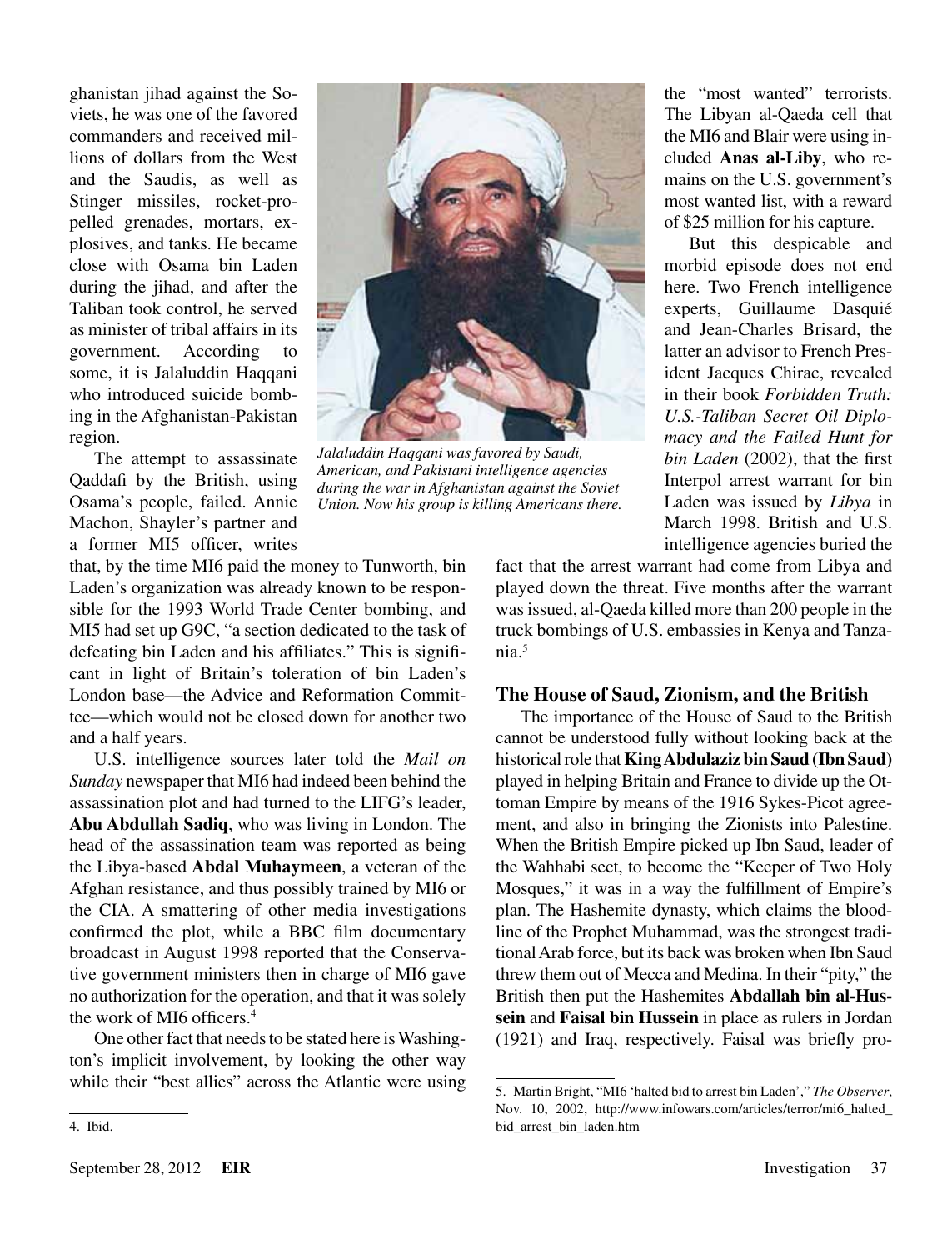claimed King of Syria (1920), and ended up becoming King of Iraq (1921).

In the subsequent period, both Iraq and Syria chucked out these religious leaders and, to the chagrin of the British Empire, were taken over by sectarian political parties. It is no surprise then that, with the help of the Americans, the British were deeply involved in efforts to overthrow both these leaders and bring them under indirect control—such as now exists in Bahrain—of the House of Saud. It should be noted that when Ibn Saud was just a desert-based Bedouin, with no wealth to boast of, it was the British Empire that funded his conquest of all of Arabia.

On the other hand, by picking up a desert-roaming Bedouin and putting him in charge of "the Two Holy

Mosques," Britain bought itself a horde of serfs. And Ibn Saud delivered quickly, by welcoming the Zionists to the Arab world! The British groundwork for determining the destiny of Ibn Saud, and the House—or rather the Tent of Saud, was done by the intrepid British intelligence officer Gertrude Bell. In 1919, at the Paris Conference ending World War I, Bell argued for the establishment of independent Arab emirates for the area previously covered by the Ottoman Empire. The Arab delegation, which was actually under Bell's control, was led by **Faisal Saeed al-Ismaily**, a Bedouin Sunni steeped in the orthodox version of the religion, born in Taif (now, Saudi Arabia), the third son of the Grand Sharif of Mecca.

On Jan. 3, 1919, Faisal and Chaim Weizmann, president of the World Zionist Organization, signed the **Faisal-Weizmann Agreement** for Arab-Jewish cooperation, in which Faisal conditionally accepted the Balfour Declaration, based on the fulfillment of British wartime promises of development of a Jewish homeland in Palestine, on which subject he made the following statement: *"We Arabs . . . look with the deepest sympathy on the Zionist movement. Our deputation here in* 



*King Ibn Saud (1876-1953) was picked up by the British and used as their man in Arabia.*

*Paris is fully acquainted with the proposals submitted yesterday by the Zionist Organization to the Peace Conference, and we regard them as moderate and proper. We will do our best, in so far as we are concerned, to help them through; we will wish the Jews a most hearty welcome home. ... I look forward, and my people with me look forward, to a future in which we will help you and you will help us, so that the countries in which we are mutually interested may once again take their places in the community of the civilized people of the world."*

Even today, the House of Saud's allegiance to the Zionists who have massively displaced the Palestinian population, remains intact. That is why the House of Saud deploys its Wahhabi-indoctri-

nated terrorists against the Shia Muslims as their prime target. While it is true that the orthodox Sunnis, and only the orthodox Sunnis of extreme variety, do not accept the Shias as Muslims (and hence they ostensibly do not violate killing of Muslims which Prophet Muhammad had strongly warned against), there could be another reason why the Shias are targeted. To begin with, Britain has had its problems with Iran, a civilization that would not kowtow to the British Empire the way the Bedouins did. Secondly, after Iraq was virtually decimated by the Bush-Cheney-Obama crowd following 9/11, Iran has remained the only active backer of the Palestinians.

#### **New Role for the House of Saud**

In recent years, the House of Saud has been assigned a new "job" by Britain, and the so-called 1% in the United States who have trashed the American republic and adopted the Empire's method of making money. These Americans have greatly benfitted by becoming Britain's partner in reaping the proceeds of drug money that is laundered by offshore banks, most of which are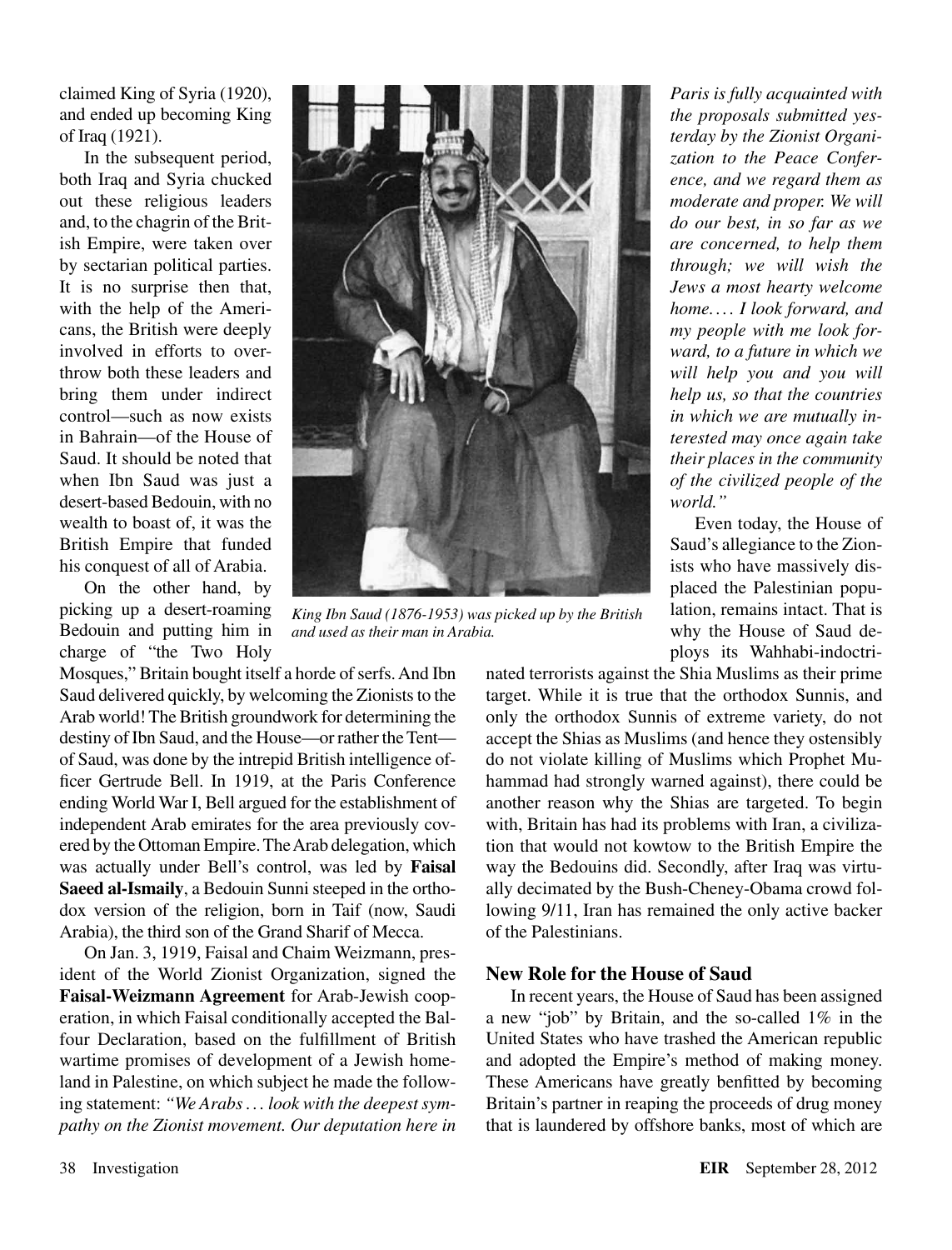located in former British colonies. Since such "benefits" cannot be accrued without yielding to what the Empire-promoters demand, Washington, under Bush and Obama, has become as much a partner of the despotic colonial practices as Thatcher, Blair, and Cameron.

The **Taliban** project goes back a few decades. After the Soviet Union invaded Afghanistan in December 1979, the "free world" got together to push the Red Army back and smack the Russian bear. Money flowed into Afghanistan from the West and the Persian Gulf, with the intent of protecting the sovereignty of Afghanistan, preserving Islam, and crippling the Communists.

During the 1980s, Saudifunded radical Pakistani madrassas (seminaries) had pumped out thousands of Afghan foot soldiers for the U.S.- and Saudi-funded jihad against the Soviets. They also helped bind the independentminded Pushtun tribesmen closely to the Pakistani government for the first time in history, easing the acute insecurity that Pakistan had felt with respect to Afghanistan and the disputed border.

It is hardly a secret that rich Saudis, including those running the government, have used their

considerable oil wealth to spread political and ideological influence throughout the world. One need look no further than the close-knit relationship between the House of Saud and the Bush family to understand the Saudis' powerful reach across the globe. In Muslim countries, though, its presence is more explicitly ideological. Indeed, since 9/11, it has become increasingly clear that Saudi money frequently makes its way into the hands of Islamic extremists.

As Afghanistan plunged into civil war in the 1990s, the Saudis began funding new madrassas in Pakistan's Pushtun-majority areas, near the Afghan border, as well as in the port city of Karachi and in rural Punjab. The



Pakistani Army saw the large number of madrassatrained jihadis as an asset for its covert support of the Taliban in Afghanistan, as well as its proxy war with India in Kashmir.

While in Pakistan's North West Frontier Province (NWFP), bordering Afghanistan, and the gateway to the famed Khyber Pass, madrassas supplied both Afghan refugees and Pakistanis as cannon fodder for the Taliban, the **Binori madrassa** and others associated with it formed the base for **Deobandi** groups (not too distant from the Wahhabi), such as **Harkat-ul-Mujahideen** and **Jaish-e-Mohammed**, which sought to do the Pakistan Army's bidding in Kashmir. The many **Ahle-**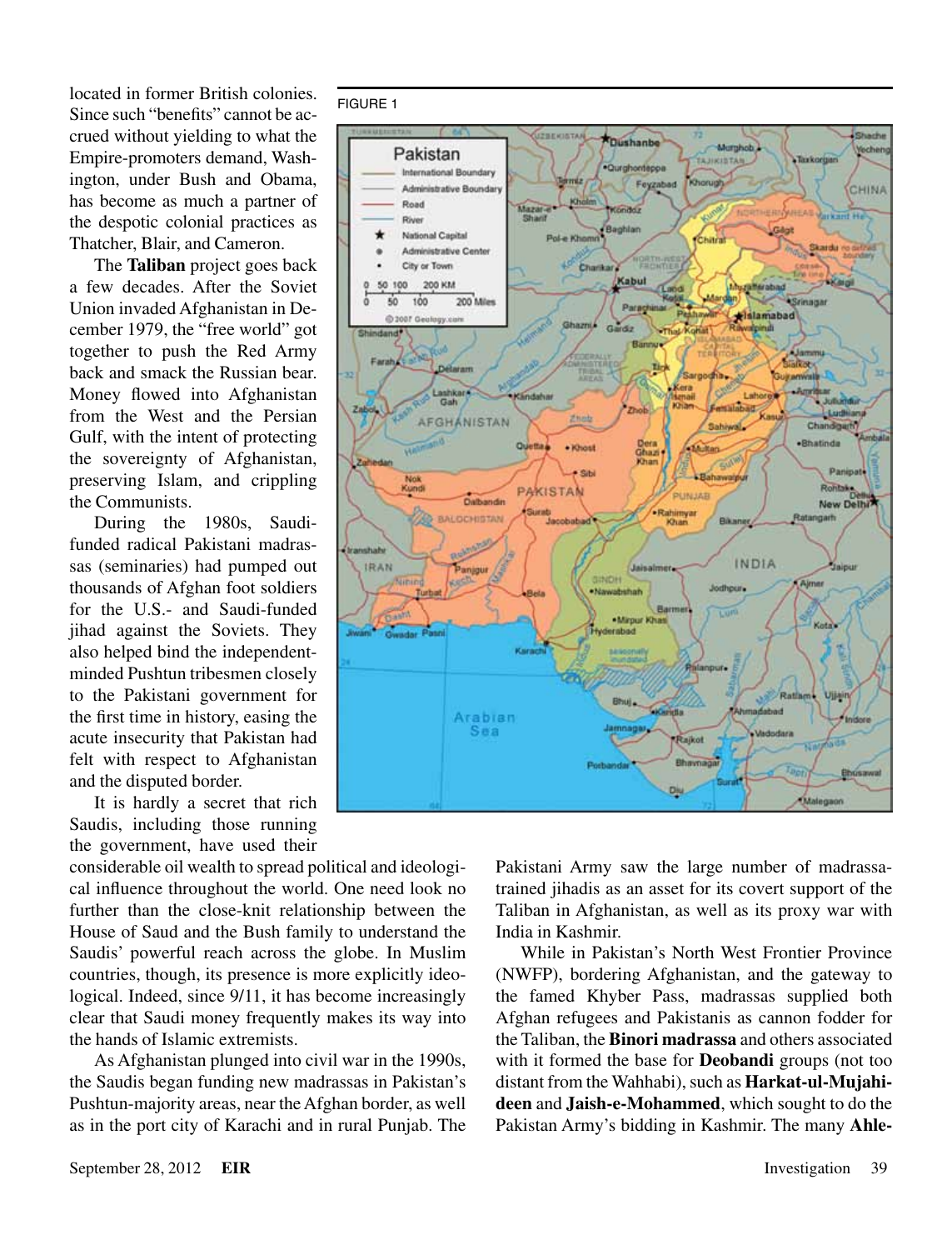**Hadith seminaries** supplied Salafi (Wahhabi) groups, such as the **Lashkar-e-Taiba**. Arab sheikhs funded madrassas in the Rahimyar Khan area of rural Punjab, which formed the backbone of hard-core anti-Shi'ite jihadi groups like the **Sipah-e-Sahaba**, and its even

## What Is Wahhabism?

One of the most rigid and reactionary sects in all of Islam today is Wahhabism. It is the official and dominant Sunni sect in Saudi Arabia, whose sole constitution is the Holy Qur'an. Wahhabism was born in the middle of the 18th Century in the Arabian Peninsula's central region of Najd. The Wahhabi sect derives its name from the name of its founder Mohammad Ibn Abdul-Wahhab (1703-92). Like most Sunni Islamic fundamentalist movements, the Wahhabis have advocated the fusion of state power and religion through the reestablishment of the Islamic Caliphate, the form of government adopted by the Prophet Muhammad's successors during the age of Muslim expansion. What sets Wahhabism apart from other Sunni Islamist movements is its historical obsession with purging Sufis, Shiites, and other Muslims who do not conform to its twisted interpretation of Islamic scripture.

Wahhabism and Saudi Arabia's ruling House of Saud have been intimately intertwined since their births. Wahhabism created the Saudi monarchy, and the House of Saud spread Wahhabism. One could not have existed without the other. Wahhabism gives the House of Saud legitimacy, and the House of Saud protects and promotes Wahhabism. In 1744, Ibn Abd al-Wahhab forged an historic alliance with the al-Saud clan and sanctified its drive to vanquish its rivals. In return, the House of Saud supported campaigns by Wahhabi zealots to cleanse the land of "unbelievers." In 1801, Saudi-Wahhabi warriors crossed into present-day Iraq and sacked the Shiite holy city of Karbala, killing over 4,000 people.

Various Saudi-Wahhabi terrorist acts and blasphemous crimes historically aroused the deep anger of Muslims around the world. In 1818, as the official ruler of the Arabian Peninsula and the guardian of Islam's holiest mosques, the Ottoman Caliph in Istanbul, Caliph Mahmud II, ordered an Egyptian force

more militant offshoot, the **Lashkar-e-Jhangvi**.

All these groups shared training camps and other facilities, under the aegis of Pakistan's Inter-Services Intelligence (ISI).

The Saudi and Gulf petrodollars encouraged a

to be sent to the Arabian Peninsula to punish the Saudi-Wahhabi clan. An Egyptian army destroyed the Wahhabis and razed their desert capital of Dir'iyyah to the ground. The Wahhabi Imam Abdullah al-Saud and two of his followers were sent to Istanbul in chains, where they were publicly beheaded. The rest of the leadership of the Saudi-Wahhabi clan was held in captivity in Cairo.

Although Wahhabism was destroyed in 1818, it was soon revived with the help of British colonialism. After the execution of Imam Abdullah al-Saud, the remnants of the Saudi-Wahhabi clan looked at their Arab and Muslim brothers as their real enemies, and to Britain and the West in general as their true friends. Accordingly, when Britain colonized Bahrain in 1820, and began to look for ways to expand its colonization in the area, the House of Saud found it a great opportunity to seek British protection and help.

In 1843, the Wahhabi Imam Faisal Ibn Turki al-Saud escaped from captivity in Cairo and returned to Riyadh, where he began to make contacts with the British. In 1848 he appealed to the British Political Resident in the Persian city of Bushere "to support his representative in Trucial Oman." The British sent Col. Lewis Pelly to Riyadh in 1865 to establish an official treaty with the House of Saud. To impress Pelly with his fanaticism and violence, Imam Faisal said that the major difference in the Wahhabi strategy between political and religious wars was that in the latter there would be no compromise, for "we kill everybody" (quoted in Robert Lacey, *The Kingdom: Arabia and the House of Saud* (New York: Harcourt Brace Jovanovich, 1981).

In 1866, the Wahhabi House of Saud signed a friendship treaty with Britain. The treaty was similar to the many unequal treaties imposed by Britain on other Arab puppets along the Persian Gulf. In exchange for British help, money, and weapons, the House of Saud agreed to collaborate with Britain's colonial authorities in the area.

*— Ramtanu Maitra*